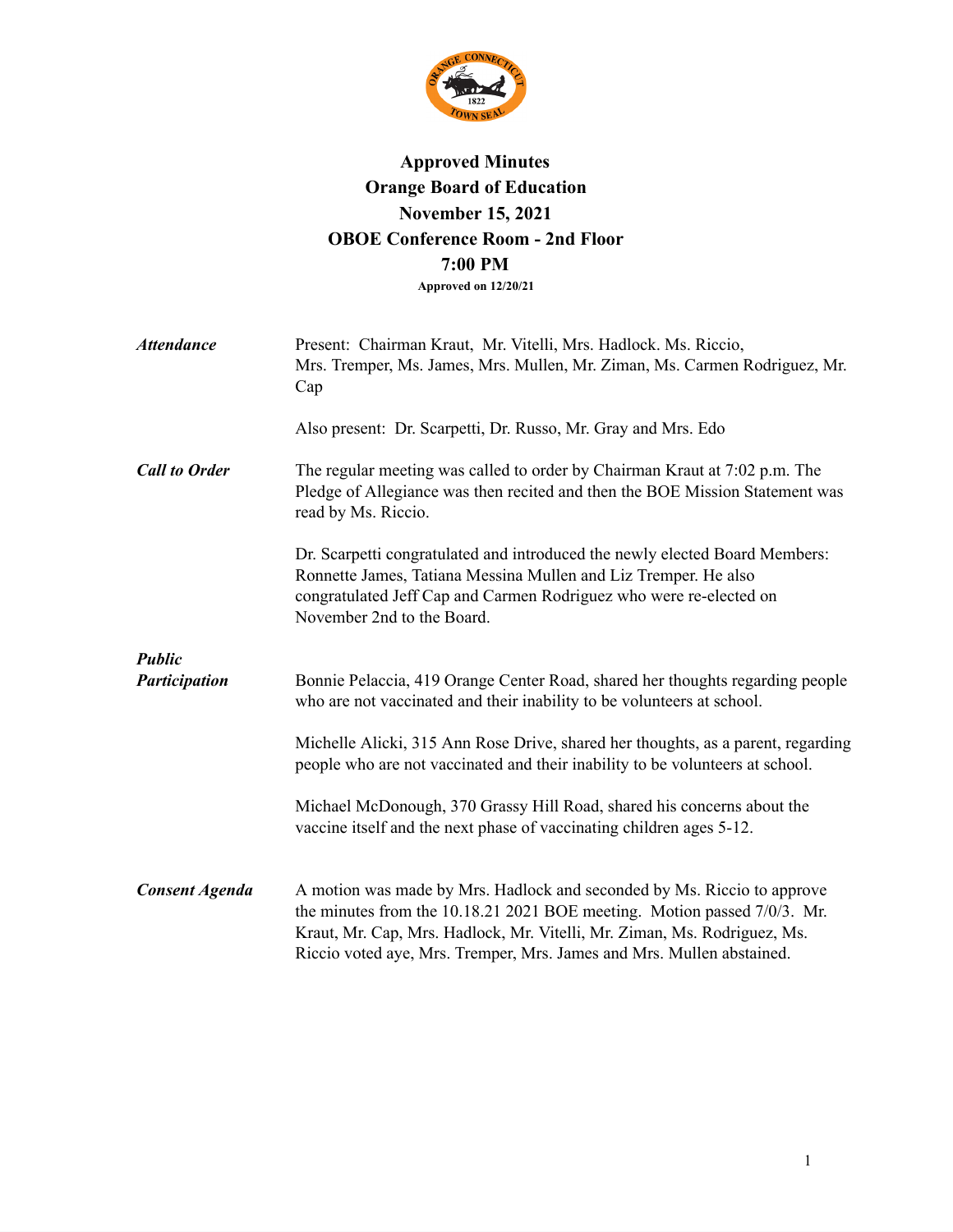# *Superintendent's*

#### *Report*

Dr. Scarpetti began his report speaking about Veterans Day Ceremonies that took place last week at High Plains Community Center and at Race Brook School to honor men and women who served our country. He stated the 1st trimester of the school year has passed and report cards will be coming out this Friday. Dr. Scarpetti reported our capital project requests have been submitted to the Capital Planning Committee and thanked all those involved with this process. He continued his report with an update on contract negotiations. There is a meeting scheduled for Administrative Assistants/Paraprofessionals on Monday, November 22nd and the Ratification of the Teacher's Contract will be discussed tonight in Executive Session. Dr. Scarpetti announced that on November 4th the State published the "Screen and Stay" which is an option not a mandate. It provides more flexibility for students and staff who are not vaccinated to remain in school after experiencing a close contact situation. He stressed that this doesn't mean a classroom will never have to quarantine. Each situation will be managed on a case by case manner. In addition, our District is currently discussing the protocol for those who are not vaccinated and how they can volunteer in our schools. Dr. Scarpetti closed his report, in the spirit of Thanksgiving, expressing his heartfelt gratitude to many of the community leaders, boards and commissions, various departments within the Town that have worked very hard during these challenging times. He especially acknowledged teachers, staff and students and thanked them for their amazing efforts and accomplishments over this past year.

#### *Finance & Operations Report*

Mr. Gray began his report with a grants update. As mentioned at the last meeting, the District received ARP IDEA (American Rescue Plan - Individuals with Disabilities Education Act) Plan B grant for a total of \$72,921. The application is currently being worked on and will be submitted upon completion. Mr. Gray gave an update on both the ESSER I and ESSER II Grants. He outlined what has been allocated to date and outlined the purpose of the funds and how they are to be spent. He continued stating that Central Office is currently consolidating the 2022-2023 Budget for Dr. Scarpetti's initial review. Mr. Gray reported that Capital Project Requests have been submitted to the Ad Hoc Committee this past Friday. Mr. Gray gave an audit update with the goal of having everything submitted by December 31st. He concluded the Finance report with an update on Food Services. The current supply chain issues have impacted lunch menus at times. The cafeteria staff continues to be proactive to minimize the disruption with advanced ordering to help avoid changes to menus. If changes are necessary, they are quick to communicate this to our families. Mr. Gray thanked parents and guardians for their flexibility and understanding when changes do occur.

Mr. Gray then switched gears to give a Facility Report. He listed the BOE Capital Planning Requests and noted that each of the Board members were given the list of items for their records. The items included replacement of rooftop units at Mary L. Tracy School, replacement of ceiling tiles at Turkey Hill School, replacement of flooring for the 6th grade wing at Race Brook School, replacement of five Smart Boards throughout the District and replacing school furniture in three classrooms at Race Brook School. He went on to report that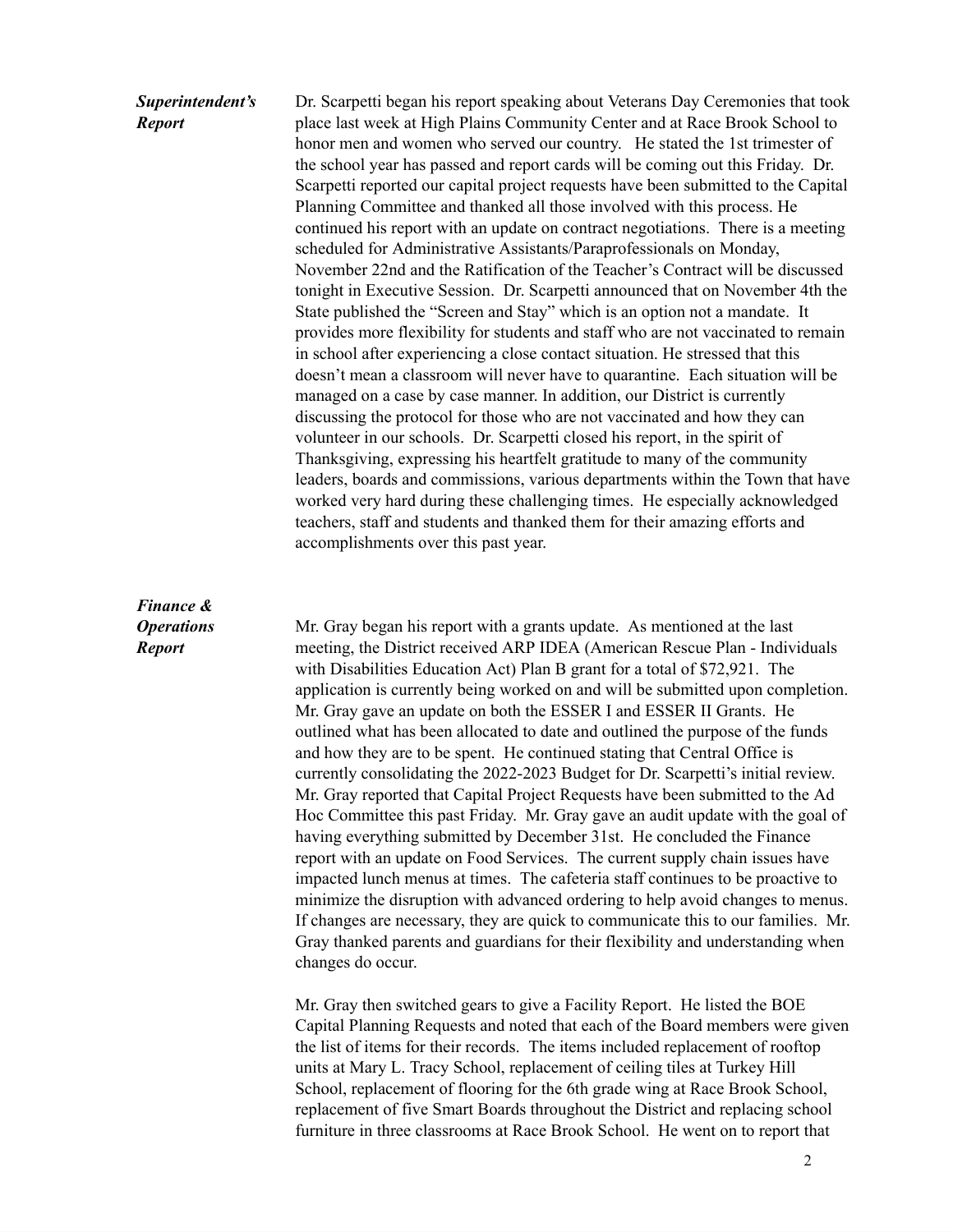|                                          | routine boiler maintenance took place at each school, inspection of the sprinkler<br>systems throughout the district are complete and roof drainage systems at each<br>building continue to be cleared of debris during the fall months prior to the<br>winter season.                                                                                                                                                                                                                                                                                                                                                                                                                                                                                                                                                                                                                                                                                                                                                                                                                                                                                                                                                                                                                                                                                                                                                                                                                                                                                                                                                                                             |
|------------------------------------------|--------------------------------------------------------------------------------------------------------------------------------------------------------------------------------------------------------------------------------------------------------------------------------------------------------------------------------------------------------------------------------------------------------------------------------------------------------------------------------------------------------------------------------------------------------------------------------------------------------------------------------------------------------------------------------------------------------------------------------------------------------------------------------------------------------------------------------------------------------------------------------------------------------------------------------------------------------------------------------------------------------------------------------------------------------------------------------------------------------------------------------------------------------------------------------------------------------------------------------------------------------------------------------------------------------------------------------------------------------------------------------------------------------------------------------------------------------------------------------------------------------------------------------------------------------------------------------------------------------------------------------------------------------------------|
| <b>Curriculum</b><br><b>Report</b>       | Dr. Russo began her report with a recap on the Professional Development<br>Election Day sessions which focused on actual operational curriculum data.<br>Teachers worked in grade level and/or content teams to create grade level maps<br>to capture school identity. In addition, all teachers identified student learning<br>objectives for all their students and identified and entered those in our teacher<br>evaluation platform, TalentEd. Dr. Russo stated that members of our Cabinet<br>Team, Dr. Scarpetti, Mr. Gray, Mrs. Edo and herself began to secure resources<br>and draft details for the topics of additional professional learning sessions which<br>were already approved by members of our Professional Development<br>Committee, or PDEC in September for a Curriculum Wednesday on January<br>19th and for Professional Learning on March 18th.                                                                                                                                                                                                                                                                                                                                                                                                                                                                                                                                                                                                                                                                                                                                                                                         |
| <b>Special Services</b><br><b>Report</b> | Mrs. Edo opened her report sharing that the special education budget has been<br>submitted for Dr. Scarpetti's review. She is pleased to share that we were<br>approved for another two years for the Primary Project Grant. This cycle of the<br>grant puts us into our 3rd year of implementation. The Primary Project allows<br>for a play-based way for children to personally connect with a caring adult.<br>Children at all four schools grades K-3, are considered for services based on<br>teacher survey results and input, as well as parental feedback. The project is<br>being led by the school social worker in conjunction with the school<br>psychologists. A Child Associate, under the supervision of the mental health<br>team, is directly responsible for providing services to children who have been<br>identified and agreed upon by parents for these services. She stated that the<br>District currently has two child associates and is interviewing this week for one<br>more. In addition to the child associate position, we will be posting for an aide<br>position due to a vacancy. Mrs. Edo concluded her report stating that the<br>Special Education Department is continually enhancing its instructional<br>practices. This professional learning includes not only building the capacity of<br>our teachers but also our instructional paraprofessionals. Eleven staff members<br>engaged in 14-hours of literacy skills instruction. We will be following up with<br>job-embedded training for staff, so that we are sure our teacher and instructional<br>paraprofessionals have generalized these skills with students. |

- **BOARD BUSINESS**
- **1. Draft 2022-2023 Orange Public Schools Calendar** Chairman Kraut asked the Board to review the draft calendar and if members have questions they should reach out to Dr. Scarpetti or Mr. Kraut prior to the vote of the proposed calendar which will occur during the December 20th meeting.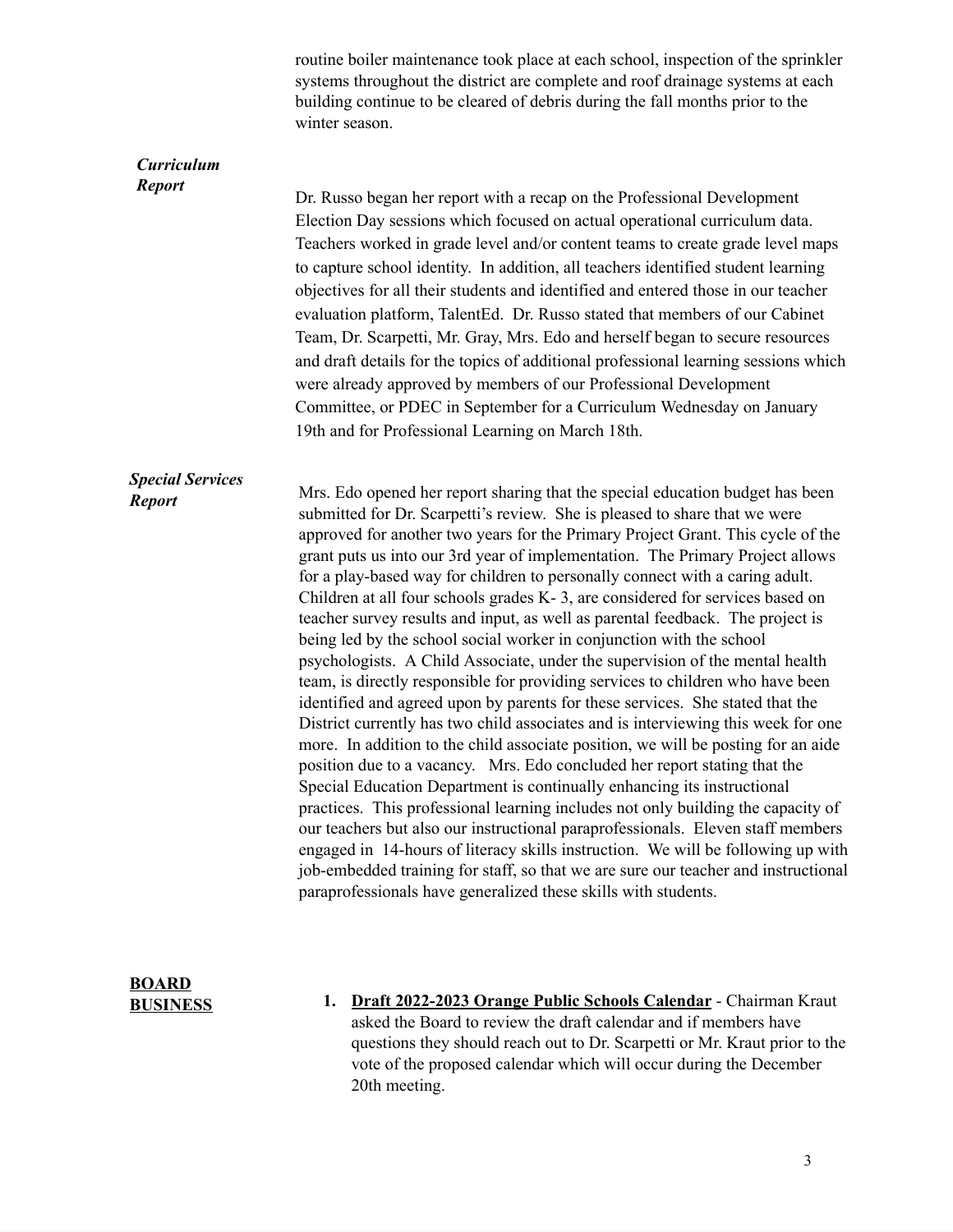- **2. Second Read: 4118.232/4218.232 - Drug and Alcohol Use and Possession Policy -** A motion was made by Mr. Ziman, seconded by Ms. Riccio to approve 4118.232/4218.232 Drug and Alcohol Use and Possession Policy as presented. Motion passed 7/0/3. Mr. Kraut, Mr. Cap, Mrs. Hadlock, Mr. Vitelli, Mr. Ziman, Ms. Rodriguez, Ms. Riccio voted aye, Mrs. Tremper, Mrs. James and Mrs. Mullen abstained.
- **3. Second Read: 1412 - Fire Department Policy -** A motion was made by Mrs. Hadlock, seconded by Mr. Vitelli to approve 1412 Fire Department Policy as presented. Motion passed 7/0/3. Mr. Kraut, Mr. Cap, Mrs. Hadlock, Mr. Vitelli, Mr. Ziman, Ms. Rodriguez, Ms. Riccio voted aye, Mrs. Tremper, Mrs. James and Mrs. Mullen abstained.
- **4. Second Read: 1700 - Otherwise Lawful Possession of Firearms on School Property Policy -** A motion was made by Ms. Riccio, seconded by Mr. Ziman to approve 1700 Otherwise Lawful Possession of Firearms on School Property Policy as presented. Motion passed 7/0/3. Mr. Kraut, Mr. Cap, Mrs. Hadlock, Mr. Vitetti, Mr. Ziman, Ms. Rodriguez, Ms. Riccio voted aye, Mrs. Tremper, Mrs. James and Mrs. Mullen abstained.
- **5. Second Read : 3517- Security of Building and Grounds Policy -** A motion was made by Ms. Riccio, seconded by Mrs. Hadlock to approve 3517 Security of Building and Grounds Policy as presented. Motion passed 7/0/3. Mr. Kraut, Mr. Cap, Mrs. Hadlock, Mr. Vitelli, Mr. Ziman, Ms. Rodriguez, Ms. Riccio voted aye, Mrs. Tremper, Mrs. James and Mrs. Mullen abstained.
- **6. First Read: 2131 - Superintendent of Schools** Chairman Kraut reminded the Board that this policy will be a second read at the December meeting.
- **7. First Read: 1212 - School Volunteers** Chairman Kraut reminded the Board that this policy will be a second read at the December meeting.
- **8. First Read: 1250 - School Visitors** Chairman Kraut reminded the Board that this policy will be a second read at the December meeting.
- **9. Ratification - Teacher's Agreement\*** Chairman Kraut will be looking for a motion to enter into Executive Session to discuss this agenda item after standing committees give their report.

#### **STANDING COMMITTEES**

### *Finance*

*Ms. Riccio*

Ms. Riccio provided the Finance Committee Report. She reminded the Board that the committee met prior to this meeting. The current 2021-2022 budget is on track.and the cafeteria numbers are doing well. Ms. Riccio reiterated the importance of the audit to be done on time. In closing, she stated that the 21st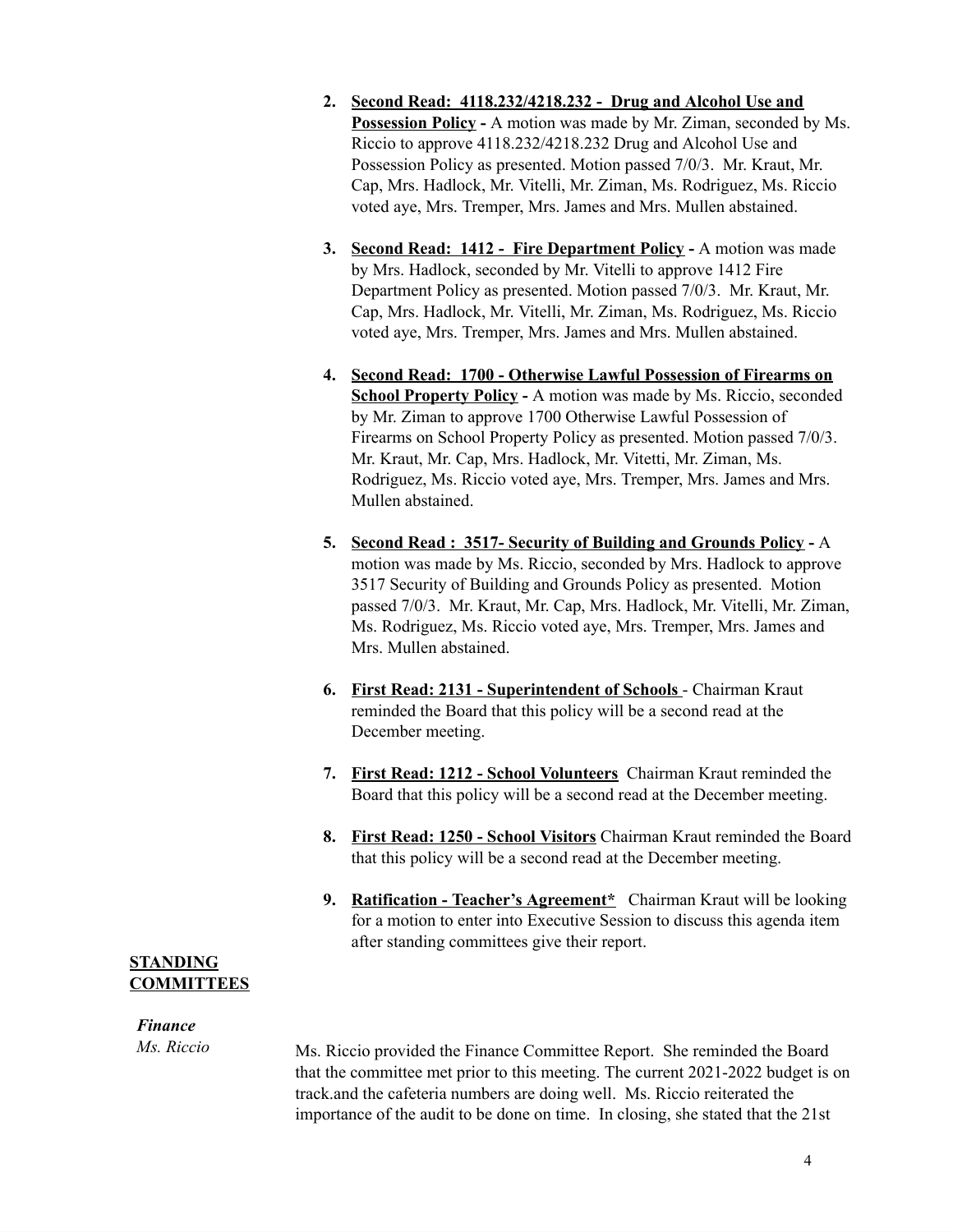Century program, which is a self-sustaining program, is also doing well with their numbers so far this year.

| <b>Personnel/Policy</b><br><b>Transportation</b><br>Mrs. Browe            | Mrs. Hadlock gave a general synopsis of what the Committee's responsibilities<br>are when it comes to policy review. She reported that the draft version of the<br>Long Range Plan for this committee was presented at the last committee<br>meeting. Mrs. Hadlock also shared that we are in good condition with policy.<br>She explained that CABE (Connecticut Association of Boards of Educations)<br>provides an audit the Committee uses for guidance on what policies need<br>updating. She reminded the Board that policy is always changing but the<br>procedures established by the Committee and Dr. Scarpetti will assist this<br>committee to manage policies moving forward. |                         |
|---------------------------------------------------------------------------|--------------------------------------------------------------------------------------------------------------------------------------------------------------------------------------------------------------------------------------------------------------------------------------------------------------------------------------------------------------------------------------------------------------------------------------------------------------------------------------------------------------------------------------------------------------------------------------------------------------------------------------------------------------------------------------------|-------------------------|
| <b>Building &amp;</b><br>Grounds/Safety &<br><b>Security</b><br>Mr. Flynn | Mr. Cap reported that the Committee didn't meet but plans to do so once the<br>committee itself is established next month or so.                                                                                                                                                                                                                                                                                                                                                                                                                                                                                                                                                           |                         |
| Curriculum /<br><b>Instruction</b> /<br><b>Technology</b><br>Mr. Ziman    | Mr. Ziman recapped items discussed at their last Committee meeting. They<br>discussed substitute teacher assignments. He explained the types of substitute<br>teachers in our District. Mr. Ziman stated that the Committee was given an<br>overview on how students who are quarantined at home, due to a Covid-19<br>situation, are provided educational services during their time out of the<br>classroom. He concluded his report noting the significant work that is being<br>done with Teacher Maps throughout the District.                                                                                                                                                        |                         |
| <b>ACES</b>                                                               | Ms. Riccio stated that ACES didn't meet due to Veteran's Day last Thursday.<br>She shared that she was recently elected Vice Chair of the Governing Board.<br>She gave a general overview of ACES for the benefit of the newest Board<br>Members.                                                                                                                                                                                                                                                                                                                                                                                                                                          |                         |
| <b>Adjourn</b>                                                            | At 7:49 PM, Chairman Kraut asked for a motion to enter into Executive Session<br>and invited Superintendent Scarpetti and Mr. Gray to join them. Ms. Riccio<br>made the motion. Mr. Ziman seconded the motion. All voted in favor.                                                                                                                                                                                                                                                                                                                                                                                                                                                         |                         |
|                                                                           |                                                                                                                                                                                                                                                                                                                                                                                                                                                                                                                                                                                                                                                                                            | Respectfully submitted, |
|                                                                           |                                                                                                                                                                                                                                                                                                                                                                                                                                                                                                                                                                                                                                                                                            | Mary Shaw               |

Mary Shaw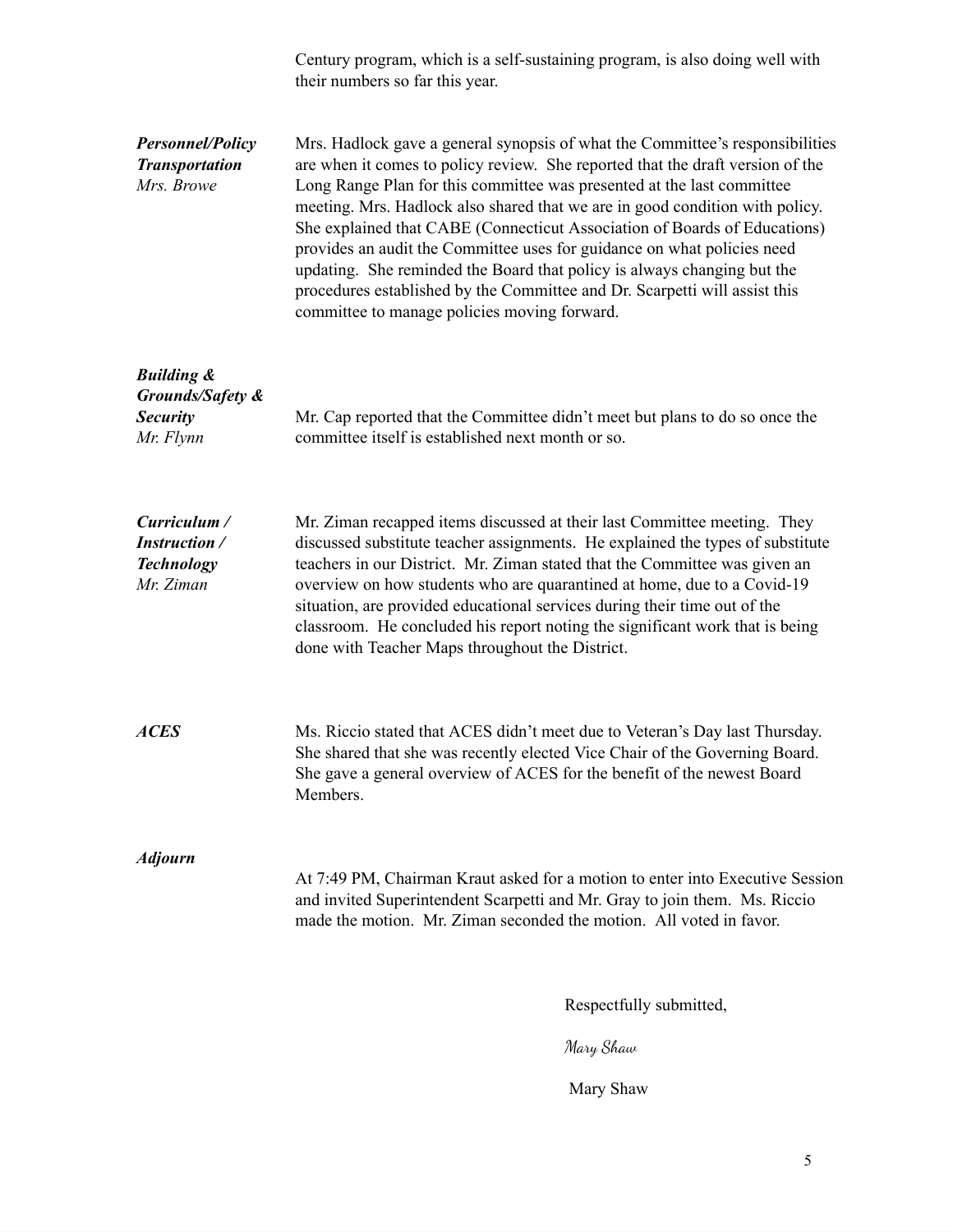## **Orange Board of Education Executive Session Minutes November 15, 2021**

Attendees: Bill Kraut, Jeff Cap, Susan Riccio, Betty Hadlock, Carmen Rodriguez, Ken Vitale, Ken Ziman, Liz Tremper, Ronette James, Tatiana Messina-Mullen

Invited into Executive session:

- Dr. Vince Scarpetti, Superintendent
- · Mike Gray, Director of Business and Operations

#### **9. Discussion on the Ratification – Teachers Agreement**

Exit out of executive session at 8:19 pm.

Resume Orange Board of Education meeting at 8:20 pm.

Motion that the Orange Board of Education hereby moves to provide funding for and to otherwise accept and approve the Agreement between the Board of Education and the Orange Teachers' League for a successor collective bargaining agreement for the period of July1, 2022 to June 20, 2025.

Motion made by Betty Hadlock, 2<sup>nd</sup> by Susan Riccio

In favor - Bill Kraut, Jeff Cap, Susan Riccio, Betty Hadlock, Carmen Rodriguez, Ken Vitale, Ken Ziman, Liz Tremper, Ronette James

Opposed - none

Abstain - Tatiana Messina-Mullen

Motion approved/passed

The Board further moves to delegate to the Board Chair the authority to execute the final contract document on behalf of the Board.

Motion made by Betty Hadlock, 2<sup>nd</sup> by Carmen Rodriguez